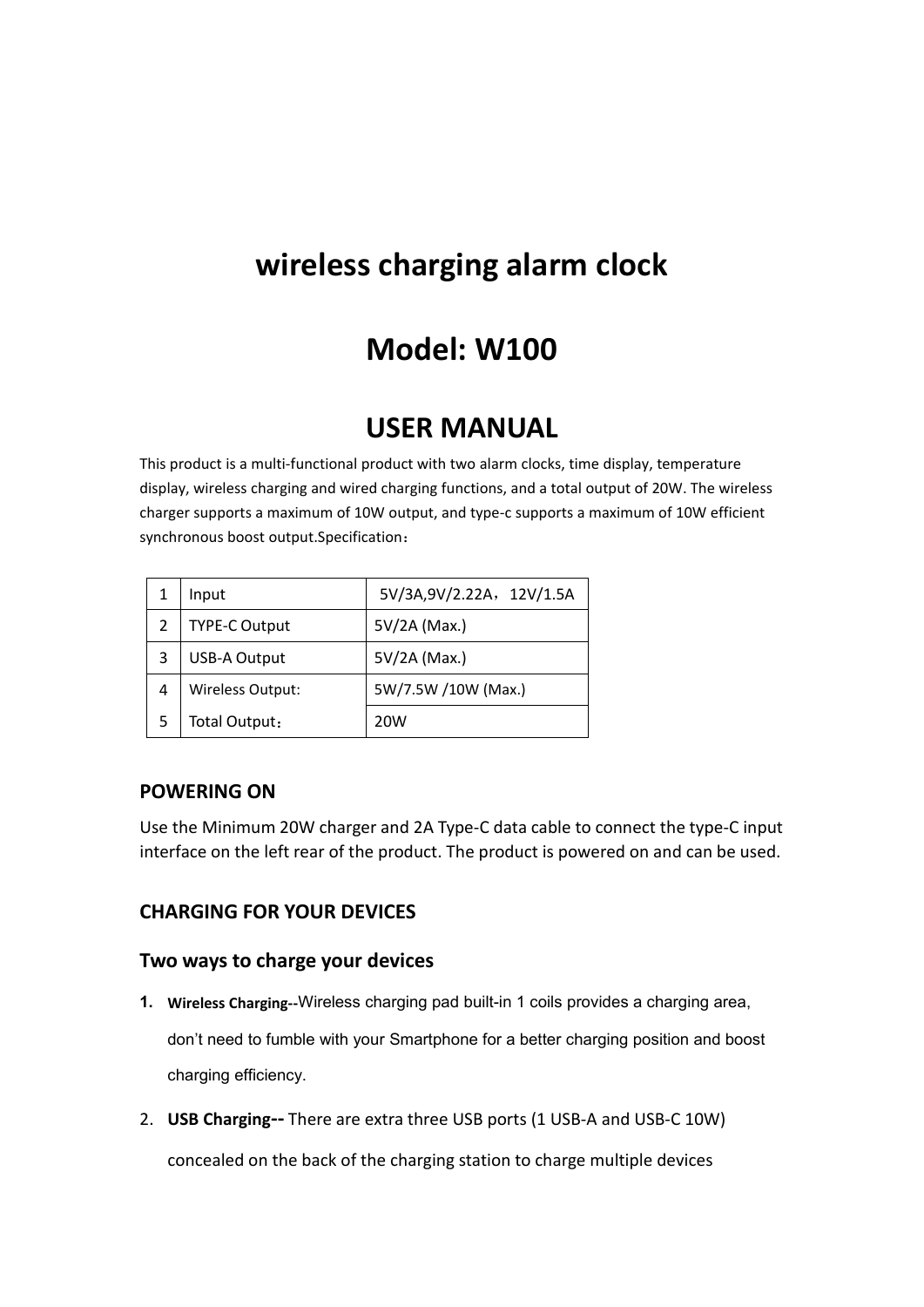simultaneously.

## **Alarm Clock Functions**



## **1**:**Setting time:**

Long press the M key for 2S mode to enter the setting state. The initial time is 12:00. Press "UP" or "DOWN" to set the clock. After setting the clock, press "M" to set the minute. After setting the minute, press" M" to set the unit to "AM" or "PM". After all Settings, press the snooze button or no operation will automatically exit the setting mode in 10 seconds

### **2: Set the alarm:**

Press "Alarm 1" for 2 seconds to set alarm 1. The initial alarm time is 8:00. Press "UP" or "DOWN" on both sides to set the alarm clock. After setting the alarm clock, press the "Alarm 1" button to set the alarm minutes. After setting the alarm 1, press the "Alarm 2" button to set the alarm 2 (the setting procedure is the same as that of alarm 1). After setting the alarm, press the snooze button for 2 seconds or exit the alarm setting mode automatically for 10 seconds if no operation is performed.

### **3.Turn off the alarm clock:**

Double-click "Alarm clock 1" button to hear the beep to cancel the function of alarm clock 1 and turn off the icon of alarm clock 1. Double-click" Alarm clock 1" button again to hear the beep of 2 seconds to open the function of alarm clock 1 icon; Double-click "Alarm 2" button to hear the beep to cancel the function of alarm 2 and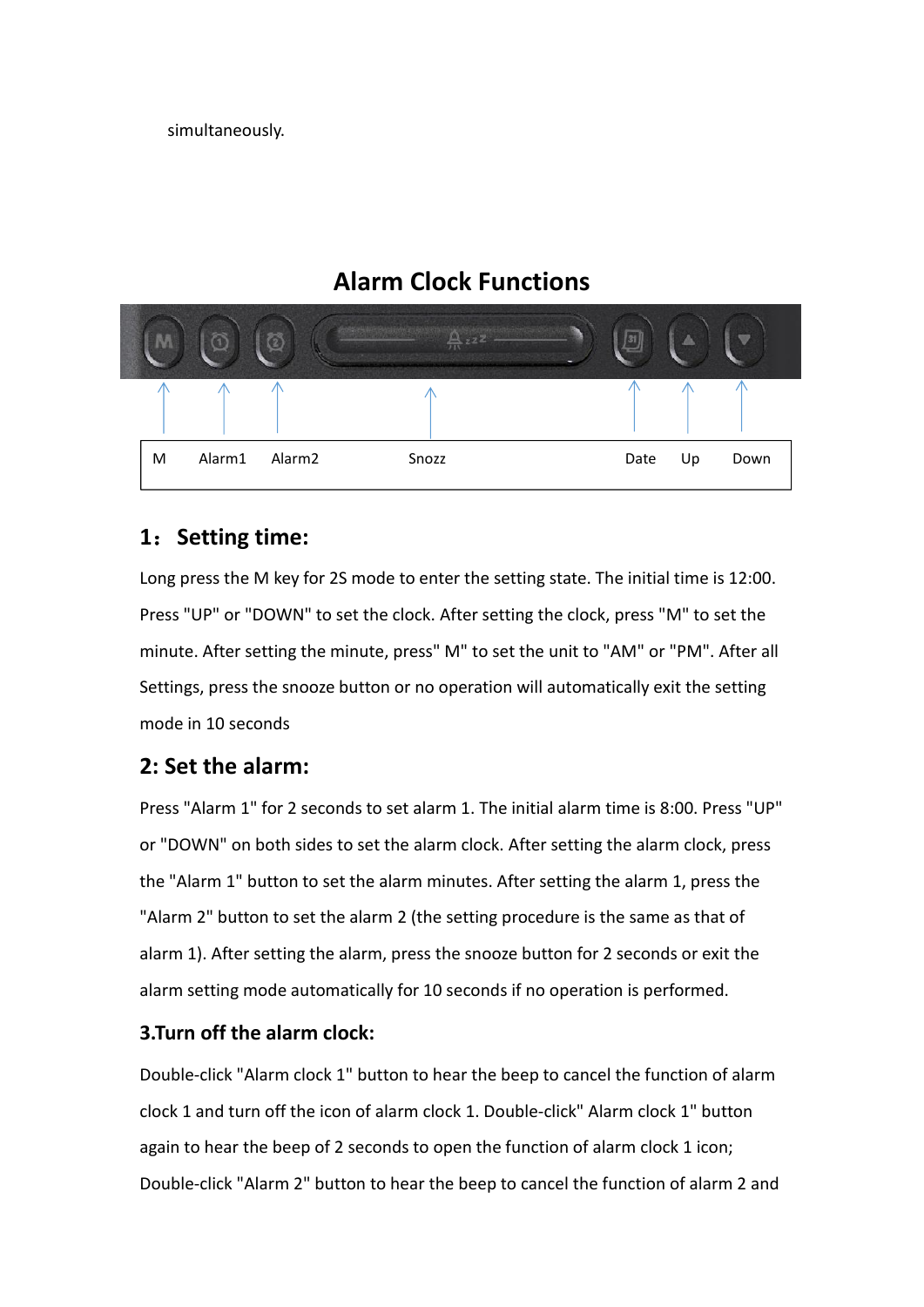turn off the icon of alarm 2. Double-click" Alarm 2" button again to hear the beep for 2 seconds to enable the function of alarm 2 and turn on the icon of alarm 2;

#### **4.Turn off the alarm:**

when the alarm rings, press the snooze button to enter snooze; Press any button except snooze button to turn off the alarm and not enter snooze (snooze function: re-alarm after 10 minutes interval)

#### **5: Setting date:**

Hold down the date to enter the setting date. The initial date is January 1, 2021. First set the year and then set the month and day (set the date and set the time function)

#### **6: View the date:**

single press the week button to view the date, 3S after entering the time mode;

#### **7: Switching time:**

double click "M" button to switch 12 hours or 24 hours;

#### **8: Temperature switch:**

long press 2S "Date" button to switch the display of degrees Celsius or Fahrenheit;

### **9: Turn off screen display:**

hold DOWN the "snozz" button for 2S to turn off screen display, and press any key to turn on screen display.

### **SAFETY**

- 1. Its beautiful shell is made of ABS plastic and PC 94V0, making it fireproof of up to 750℃. The insulating material can protect you from electric shock.
- 2. Integrated advanced circuit protection against over-current, overcharging and overheating, make charging more secure for you.
- 3. To achieve good heat dissipation effect and avoid intermittent charge, we also designed heat dissipation holes at the bottom to keep your phone cool while charging.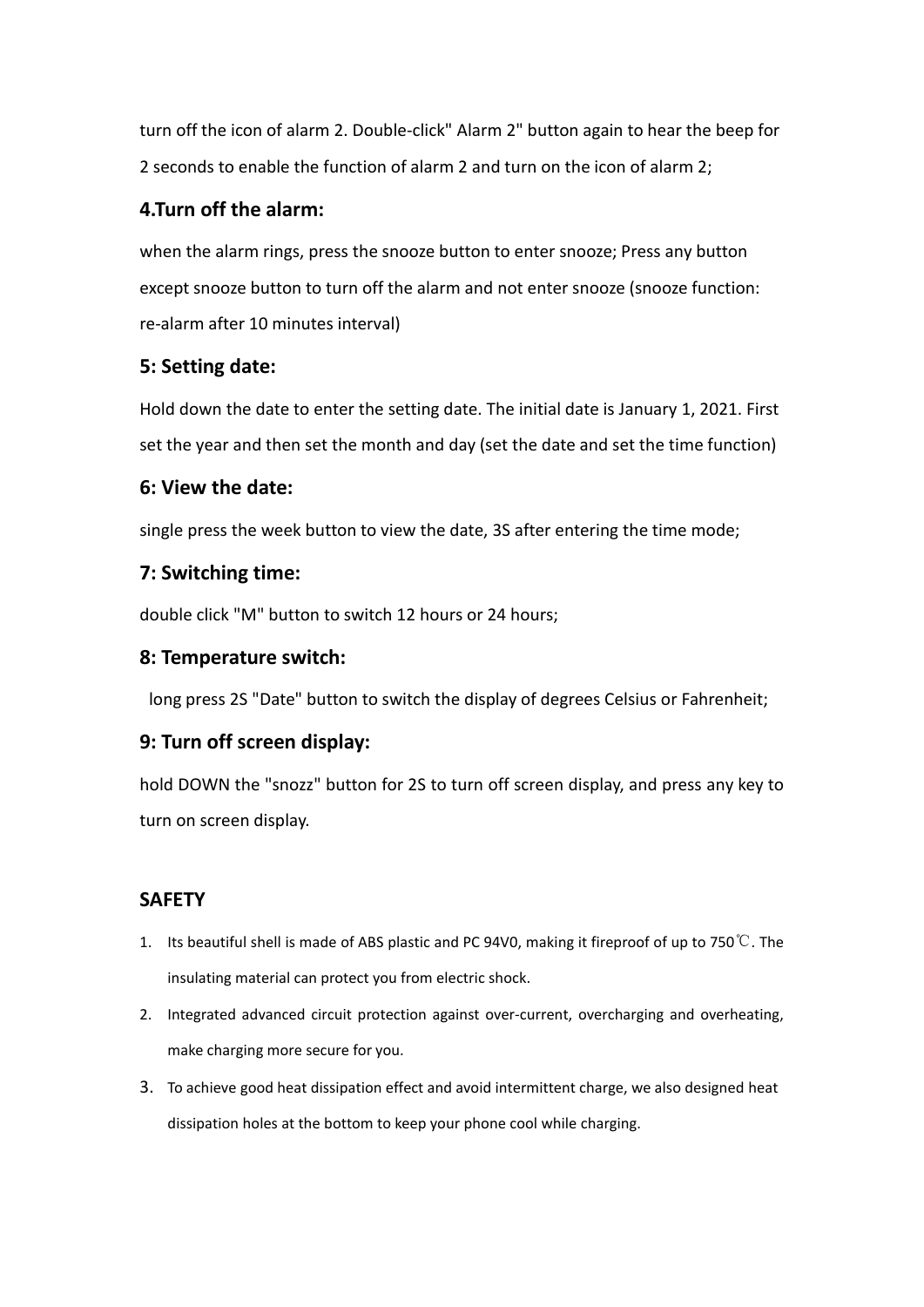#### **USER-FRIENDLY**

6.1. The concave area of wireless charging is designed with silicone non-slip surface to ensure that your mobile phone can remain in place when vibrating. Four non-slip rubber footpads at the bottom prevent the charging station from sliding. The wireless charging area can hold up to

6.7-inch phones (the size of the IPhone13 Pro Max)

6.2. 7 keys independent function, very convenient operation. The snooze button is large enough to be pressed when your alarm goes off and you want to sleep a little longer.

6.3 Charging power can be transmitted directly through the phone's shell (5 mm). Note: Magnetic or metal attachments and other foreign objects can interfere with charging.

#### **WARNINGS**

- 1. All the safety and operating instructions should be read before the product is operated and keep for future reference.
- 2. Do not use this product near water or expose to rain to prevent fire or shock hazard, i.e. bathtub, washbowl, kitchen sink, laundry tub, wet basement or swimming pool, etc.
- 3. Cleaning—unplug this product from the wall outlet before cleaning. Do not use liquid cleaners or aerosol cleaners. Clean only with a dry cloth.
- 4. Do not disassemble or modify it by yourself.